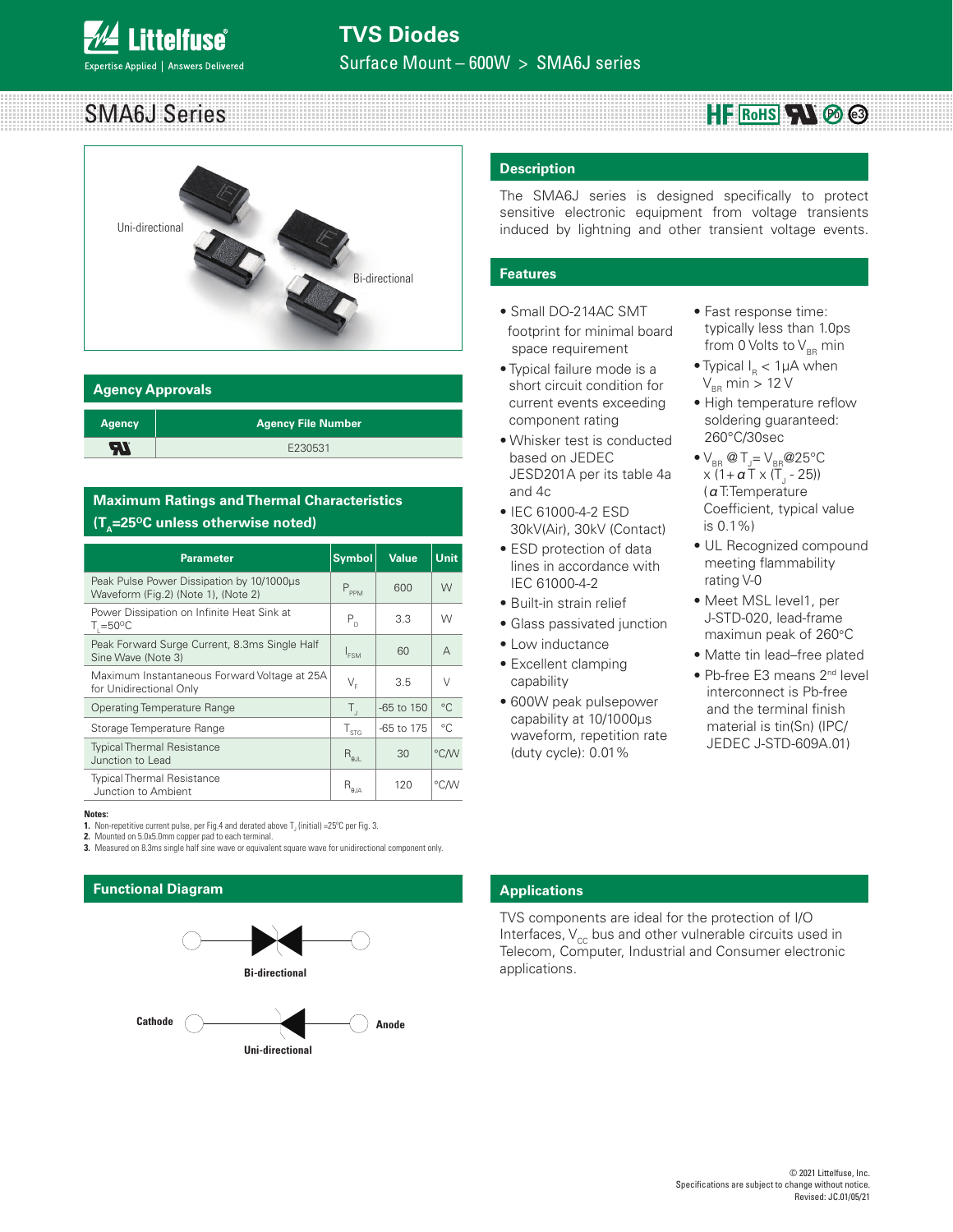

Surface Mount – 600W > SMA6J series

<u> 11. januar - Januar John Amerikaanse politiker (\* 1874)</u>

**Electrical Characteristics** (T<sub>A</sub>=25°C unless otherwise noted)

| Part<br><b>Number</b><br>(Uni) | Part<br><b>Number</b><br>(B <sub>i</sub> ) |            | <b>Marking</b> | <b>Reverse</b><br><b>Stand off</b><br>Voltage $V_R$<br>(Volts) |            | <b>Breakdown</b><br>Voltage V <sub>BR</sub><br>(Volts) $@I_{\tau}$ | <b>Test</b><br><b>Current</b><br>ι, | <b>Maximum</b><br><b>Clamping</b><br>Voltage V <sub>c</sub><br>$\overset{\circledR}{\mathsf{w}}_{ \mathsf{V} }^{\mathsf{I}_{\mathrm{pp}}}$ | <b>Maximum</b><br>Peak<br><b>Pulse Current</b><br>$I_{\text{pp}}(A)$ | <b>Maximum</b><br><b>Reverse</b><br>Leakage IR<br>$\overline{\omega}$ $\overline{V}_R$ | <b>Agency</b><br><b>Recognition</b><br>$\widetilde{\mathbb{F}}$ |
|--------------------------------|--------------------------------------------|------------|----------------|----------------------------------------------------------------|------------|--------------------------------------------------------------------|-------------------------------------|--------------------------------------------------------------------------------------------------------------------------------------------|----------------------------------------------------------------------|----------------------------------------------------------------------------------------|-----------------------------------------------------------------|
|                                |                                            | <b>UNI</b> | <b>BI</b>      |                                                                | <b>MIN</b> | <b>MAX</b>                                                         | (mA)                                |                                                                                                                                            |                                                                      | (uA)                                                                                   |                                                                 |
| SMA6J5.0A                      | SMA6J5.0CA                                 | 6BA        | 6WE            | 5                                                              | 6.40       | 7.00                                                               | 10                                  | 9.2                                                                                                                                        | 66.0                                                                 | 800                                                                                    | X                                                               |
| SMA6J6.0A                      | SMA6J6.0CA                                 | 6AG        | 6WG            | 6                                                              | 6.67       | 7.37                                                               | 10                                  | 10.3                                                                                                                                       | 61.0                                                                 | 800                                                                                    | X                                                               |
| SMA6J6.5A                      | SMA6J6.5CA                                 | 6AK        | 6WK            | 6.5                                                            | 7.22       | 7.98                                                               | 10                                  | 11.2                                                                                                                                       | 56.0                                                                 | 500                                                                                    | $\times$                                                        |
| SMA6J7.0A                      | SMA6J7.0CA                                 | 6AM        | 6WM            | 7                                                              | 7.78       | 8.60                                                               | 10                                  | 12.0                                                                                                                                       | 50.0                                                                 | 200                                                                                    | $\times$                                                        |
| SMA6J7.5A                      | SMA6J7.5CA                                 | 6AP        | 6WP            | 7.5                                                            | 8.33       | 9.21                                                               | $\mathbf{1}$                        | 12.9                                                                                                                                       | 46.5                                                                 | 100                                                                                    | $\times$                                                        |
| <b>SMA6J8.0A</b>               | SMA6J8.0CA                                 | 6AR        | 6WR            | 8                                                              | 8.89       | 9.83                                                               | $\mathbf{1}$                        | 13.6                                                                                                                                       | 44.1                                                                 | 50                                                                                     | X                                                               |
| <b>SMA6J8.5A</b>               | SMA6J8.5CA                                 | 6AT        | 6WT            | 8.5                                                            | 9.44       | 10.40                                                              | $\mathbf{1}$                        | 14.4                                                                                                                                       | 41.7                                                                 | 20                                                                                     | $\times$                                                        |
| SMA6J9.0A                      | SMA6J9.0CA                                 | 6AV        | 6WV            | 9                                                              | 10.0       | 11.1                                                               | $\mathbf{1}$                        | 15.4                                                                                                                                       | 39.0                                                                 | 10                                                                                     | $\times$                                                        |
| SMA6J10A                       | SMA6J10CA                                  | 6AX        | 6WX            | 10                                                             | 11.1       | 12.3                                                               | $\mathbf{1}$                        | 17.0                                                                                                                                       | 37.0                                                                 | 5                                                                                      | $\mathsf X$                                                     |
| SMA6J11A                       | SMA6J11CA                                  | 6AZ        | 6WZ            | 11                                                             | 12.2       | 13.5                                                               | $\mathbf{1}$                        | 18.2                                                                                                                                       | 33.0                                                                 | $\mathbf{1}$                                                                           | $\times$                                                        |
| SMA6J12A                       | SMA6J12CA                                  | 6BE        | 6XE            | 12                                                             | 13.3       | 14.7                                                               | $\overline{1}$                      | 19.9                                                                                                                                       | 31.0                                                                 | $\mathbf{1}$                                                                           | $\times$                                                        |
| SMA6J13A                       | SMA6J13CA                                  | 6BG        | 6XG            | 13                                                             | 14.4       | 15.9                                                               | $\mathbf{1}$                        | 21.5                                                                                                                                       | 29.0                                                                 | $\mathbf{1}$                                                                           | $\overline{\mathsf{x}}$                                         |
| SMA6J14A                       | SMA6J14CA                                  | 6BK        | 6XK            | 14                                                             | 15.6       | 17.2                                                               | $\overline{1}$                      | 23.2                                                                                                                                       | 25.8                                                                 | $\mathbf{1}$                                                                           | $\times$                                                        |
| SMA6J15A                       | SMA6J15CA                                  | 6BM        | 6XM            | 15                                                             | 16.7       | 18.5                                                               | 1                                   | 24.4                                                                                                                                       | 25.1                                                                 | $\mathbf{1}$                                                                           | X                                                               |
| SMA6J16A                       | SMA6J16CA                                  | 6BP        | 6XP            | 16                                                             | 17.8       | 19.7                                                               | 1                                   | 26.0                                                                                                                                       | 23.1                                                                 | $\mathbf{1}$                                                                           | $\times$                                                        |
| SMA6J17A                       | SMA6J17CA                                  | 6BR        | 6XR            | 17                                                             | 18.9       | 20.9                                                               | 1                                   | 27.6                                                                                                                                       | 22.6                                                                 | $\mathbf{1}$                                                                           | X                                                               |
| SMA6J18A                       | SMA6J18CA                                  | 6BT        | 6XT            | 18                                                             | 20.0       | 22.1                                                               |                                     | 29.2                                                                                                                                       | 21.5                                                                 | $\mathbf{1}$                                                                           | $\times$                                                        |
| SMA6J20A                       | SMA6J20CA                                  | 6BV        | 6XV            | 20                                                             | 22.2       | 24.5                                                               | 1                                   | 32.4                                                                                                                                       | 19.4                                                                 | $\mathbf{1}$                                                                           | X                                                               |
| SMA6J22A                       | SMA6J22CA                                  | 6BX        | 6XX            | 22                                                             | 24.4       | 26.9                                                               | $\overline{1}$                      | 35.5                                                                                                                                       | 17.0                                                                 | $\mathbf{1}$                                                                           | $\overline{X}$                                                  |
| SMA6J24A                       | SMA6J24CA                                  | 6BZ        | 6XZ            | 24                                                             | 26.7       | 29.5                                                               | $\mathbf{1}$                        | 38.9                                                                                                                                       | 16.0                                                                 | $\mathbf{1}$                                                                           | X                                                               |
| SMA6J26A                       | SMA6J26CA                                  | 6CE        | 6YE            | 26                                                             | 28.9       | 31.9                                                               | $\overline{1}$                      | 42.1                                                                                                                                       | 14.9                                                                 | $\mathbf{1}$                                                                           | $\mathsf X$                                                     |
| SMA6J28A                       | SMA6J28CA                                  | 6CG        | 6YG            | 28                                                             | 31.1       | 34.4                                                               | $\mathbf{1}$                        | 45.4                                                                                                                                       | 13.8                                                                 | $\mathbf{1}$                                                                           | $\times$                                                        |
| SMA6J30A                       | SMA6J30CA                                  | 6CK        | 6YK            | 30                                                             | 33.3       | 36.8                                                               | $\overline{1}$                      | 48.4                                                                                                                                       | 12.5                                                                 | $\mathbf{1}$                                                                           | $\mathsf X$                                                     |
| SMA6J33A                       | SMA6J33CA                                  | 6CM        | 6YM            | 33                                                             | 36.7       | 40.6                                                               | $\mathbf{1}$                        | 53.3                                                                                                                                       | 11.8                                                                 | $\mathbf{1}$                                                                           | $\times$                                                        |
| SMA6J36A                       | SMA6J36CA                                  | 6CP        | 6YP            | 36                                                             | 40.0       | 44.2                                                               | $\overline{1}$                      | 58.1                                                                                                                                       | 10.4                                                                 | $\mathbf{1}$                                                                           | $\mathsf X$                                                     |
| SMA6J40A                       | SMA6J40CA                                  | 6CR        | 6YR            | 40                                                             | 44.4       | 49.1                                                               | $\mathbf{1}$                        | 64.5                                                                                                                                       | 9.7                                                                  | $\mathbf{1}$                                                                           | $\times$                                                        |
| SMA6J43A                       | SMA6J43CA                                  | 6CT        | 6YT            | 43                                                             | 47.8       | 52.8                                                               | $\mathbf{1}$                        | 69.4                                                                                                                                       | 8.7                                                                  | $\mathbf{1}$                                                                           | $\times$                                                        |
| SMA6J45A                       | SMA6J45CA                                  | 6CV        | 6YV            | 45                                                             | 50.0       | 55.3                                                               | $\mathbf{1}$                        | 72.7                                                                                                                                       | 8.3                                                                  | $\mathbf{1}$                                                                           | $\times$                                                        |
| SMA6J48A                       | SMA6J48CA                                  | 6CX        | 6YX            | 48                                                             | 53.3       | 58.9                                                               | $\overline{1}$                      | 77.4                                                                                                                                       | 8.1                                                                  | $\mathbf{1}$                                                                           | $\times$                                                        |
| SMA6J51A                       | SMA6J51CA                                  | 6CZ        | 6YZ            | 51                                                             | 56.7       | 62.7                                                               | 1                                   | 82.4                                                                                                                                       | 7.4                                                                  | $\mathbf{1}$                                                                           | $\times$                                                        |
| SMA6J54A                       | SMA6J54CA                                  | 6RE        | 6ZE            | 54                                                             | 60.0       | 66.3                                                               | $\overline{1}$                      | 87.1                                                                                                                                       | 6.9                                                                  | $\mathbf{1}$                                                                           | $\times$                                                        |
| SMA6J58A                       | SMA6J58CA                                  | 6RG        | 6ZG            | 58                                                             | 64.4       | 71.2                                                               |                                     | 93.6                                                                                                                                       | 6.7                                                                  | $\mathbf{1}$                                                                           | X                                                               |
| SMA6J60A                       | SMA6J60CA                                  | 6RK        | 6ZK            | 60                                                             | 66.7       | 73.7                                                               |                                     | 96.8                                                                                                                                       | 6.2                                                                  | $\mathbf{1}$                                                                           | $\times$                                                        |
| SMA6J64A                       | SMA6J64CA                                  | 6RM        | 6ZM            | 64                                                             | 71.1       | 78.6                                                               | 1                                   | 103                                                                                                                                        | 5.9                                                                  | $\mathbf{1}$                                                                           | Χ                                                               |
| SMA6J70A                       | SMA6J70CA                                  | 6RP        | 6ZP            | 70                                                             | 77.8       | 86.0                                                               | $\mathbf{1}$                        | 113                                                                                                                                        | 5.5                                                                  | $\mathbf{1}$                                                                           | $\mathsf X$                                                     |
| SMA6J75A                       | SMA6J75CA                                  | 6RR        | 6ZR            | 75                                                             | 83.3       | 92.1                                                               | $\mathbf{1}$                        | 121                                                                                                                                        | 5.0                                                                  | $\mathbf{1}$                                                                           | X                                                               |
| SMA6J78A                       | SMA6J78CA                                  | 6RT        | 6ZT            | 78                                                             | 86.7       | 95.8                                                               | $\mathbf{1}$                        | 126                                                                                                                                        | 4.8                                                                  | $\mathbf{1}$                                                                           | $\mathsf X$                                                     |
| SMA6J85A                       | SMA6J85CA                                  | 6RV        | 6ZV            | 85                                                             | 94.4       | 104                                                                | $\mathbf{1}$                        | 137                                                                                                                                        | 4.6                                                                  | $\mathbf{1}$                                                                           | $\overline{\mathsf{x}}$                                         |
| SMA6J90A                       | SMA6J90CA                                  | 6RX        | 6ZX            | 90                                                             | 100        | 111                                                                | $\mathbf{1}$                        | 146                                                                                                                                        | 4.2                                                                  | $\mathbf{1}$                                                                           | $\overline{\mathsf{X}}$                                         |
| SMA6J100A                      | ä,                                         | 6RZ        | $\sim$         | 100                                                            | 111        | 123                                                                | $\mathbf{1}$                        | 162                                                                                                                                        | 3.8                                                                  | $\mathbf{1}$                                                                           | $\boldsymbol{\mathsf{X}}$                                       |
| SMA6J110A                      | ÷.                                         | 6SE        | $\sim$         | 110                                                            | 122        | 135                                                                | $\mathbf{1}$                        | 177                                                                                                                                        | 3.5                                                                  | $\mathbf{1}$                                                                           | $\overline{X}$                                                  |
| SMA6J120A                      | ×,                                         | 6SG        | ×.             | 120                                                            | 133        | 147                                                                | $\mathbf{1}$                        | 193                                                                                                                                        | 3.2                                                                  | $\mathbf{1}$                                                                           | X                                                               |
| SMA6J130A                      | $\overline{\phantom{a}}$                   | 6SK        | $\sim$         | 130                                                            | 144        | 159                                                                | $\mathbf{1}$                        | 209                                                                                                                                        | 2.9                                                                  | $\mathbf{1}$                                                                           | $\times$                                                        |

For bidirectional type having V<sub>R</sub> of 10 volts and less, the I<sub>R</sub> limit is double.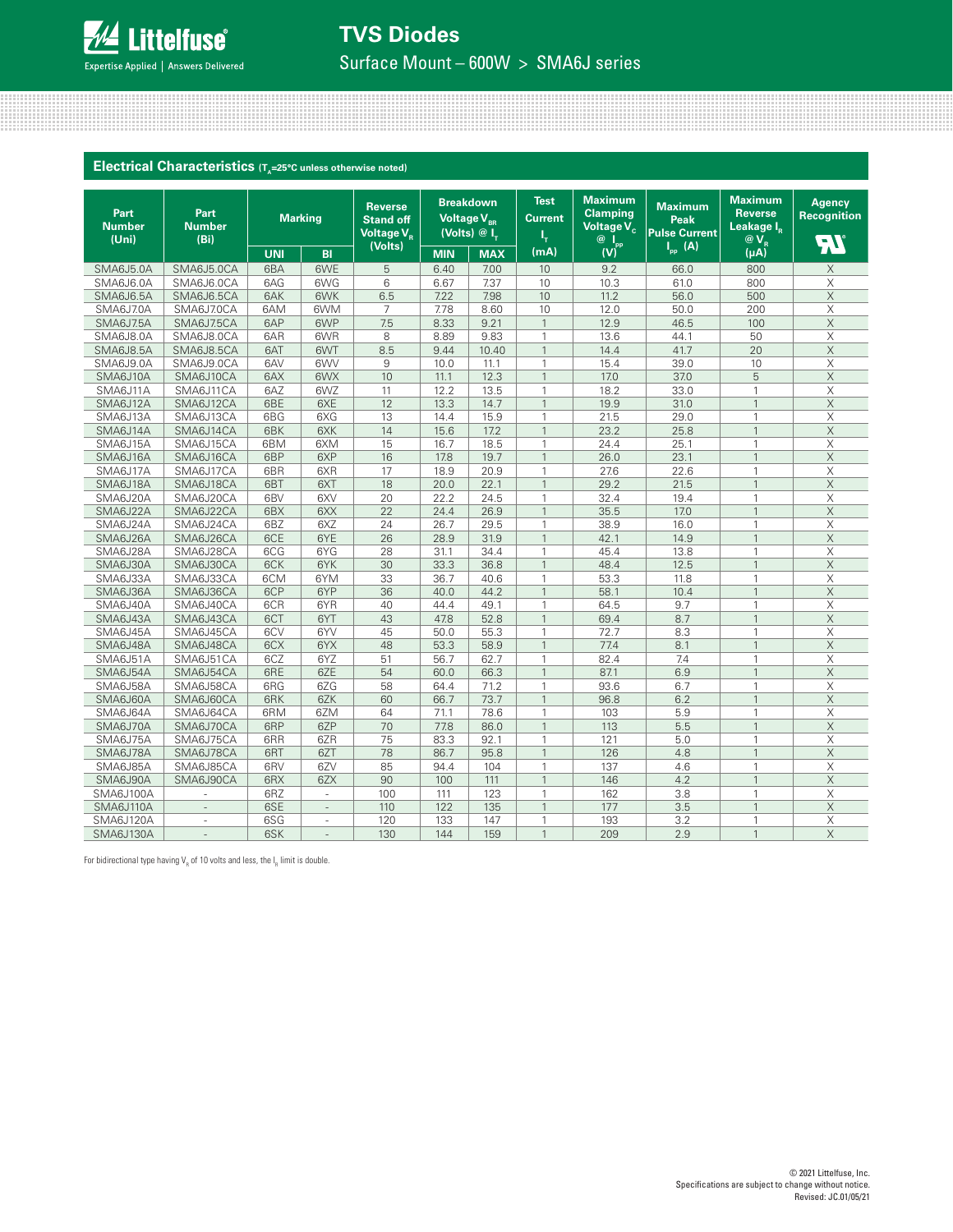

Surface Mount – 600W > SMA6J series

## **I-V Curve Characteristics**





- P<sub>PPM</sub> Peak Pulse Power Dissipation -- Max power dissipation
- **V<sub>R</sub>** Stand-off Voltage -- Maximum voltage that can be applied to the TVS without operation
- **V<sub>BR</sub> Breakdown Voltage** Maximum voltage that flows though the TVS at a specified test current (I<sub>t</sub>)
- **V<sub>c</sub>** Clamping Voltage -- Peak voltage measured across the TVS at a specified I<sub>PPM</sub> (peak impulse current @ 10/1000)
- **I<sub>R</sub>** Reverse Leakage Current -- Current measured at V<sub>R</sub>
- **V<sub>F</sub>** Forward Voltage Drop for Uni-directional

### Ratings and Characteristic Curves (T<sub>A</sub>=25°C unless otherwise noted)



### **Figure 2 - Peak Pulse Power Rating Curve**

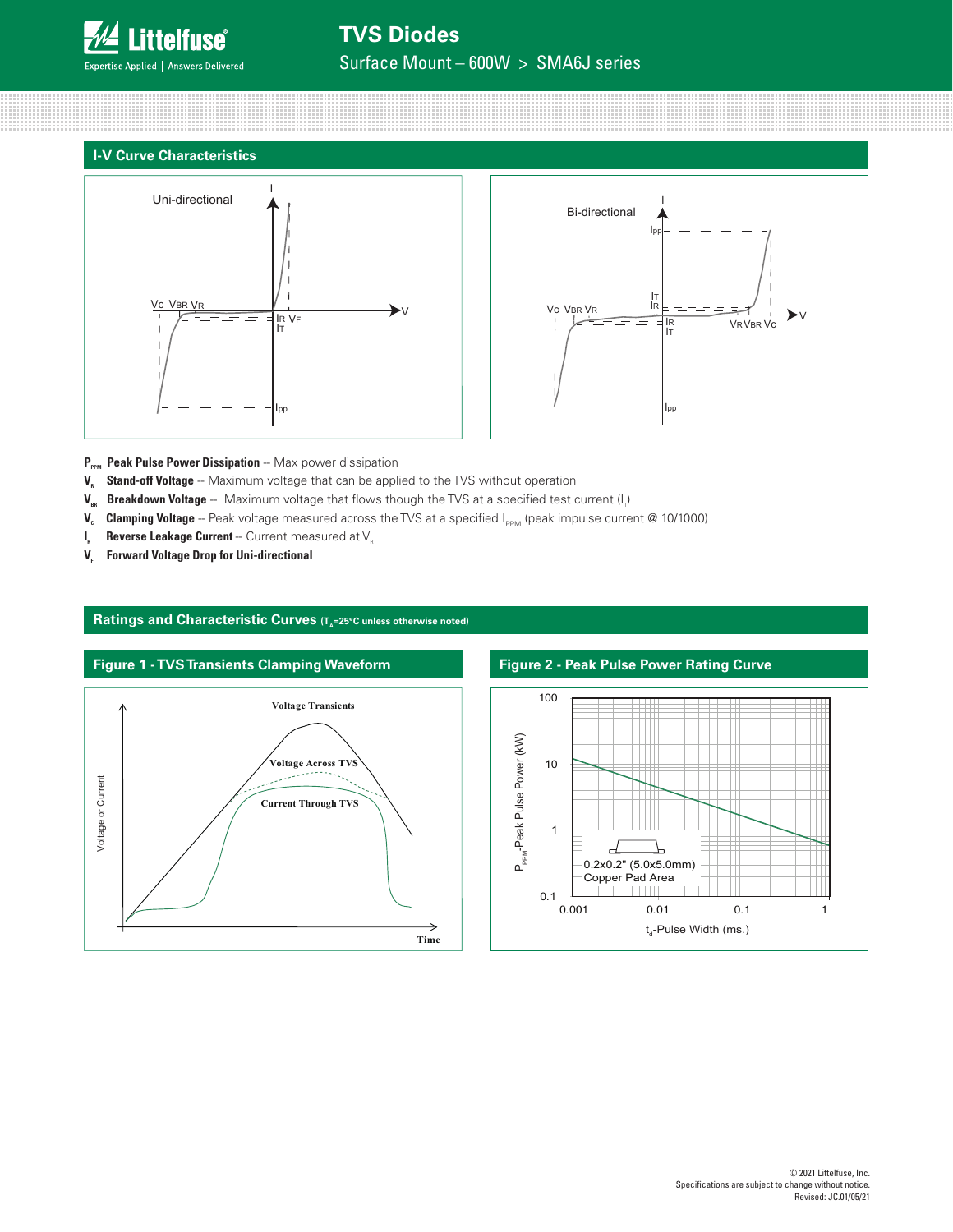

Surface Mount – 600W > SMA6J series

Ratings and Characteristic Curves (T<sub>a</sub>=25°C unless otherwise noted) (Continued)

#### **Figure 3 - Peak Pulse Power Derating Curve**



### **Figure 5 - Typical Transient Thermal Impedance**







#### **Figure 4 - Pulse Waveform**



### **Figure 6 - Peak Forward Voltage Drop vs Peak Forward Current (typical values)**



**Figure 8 - Typical Junction Capacitance**

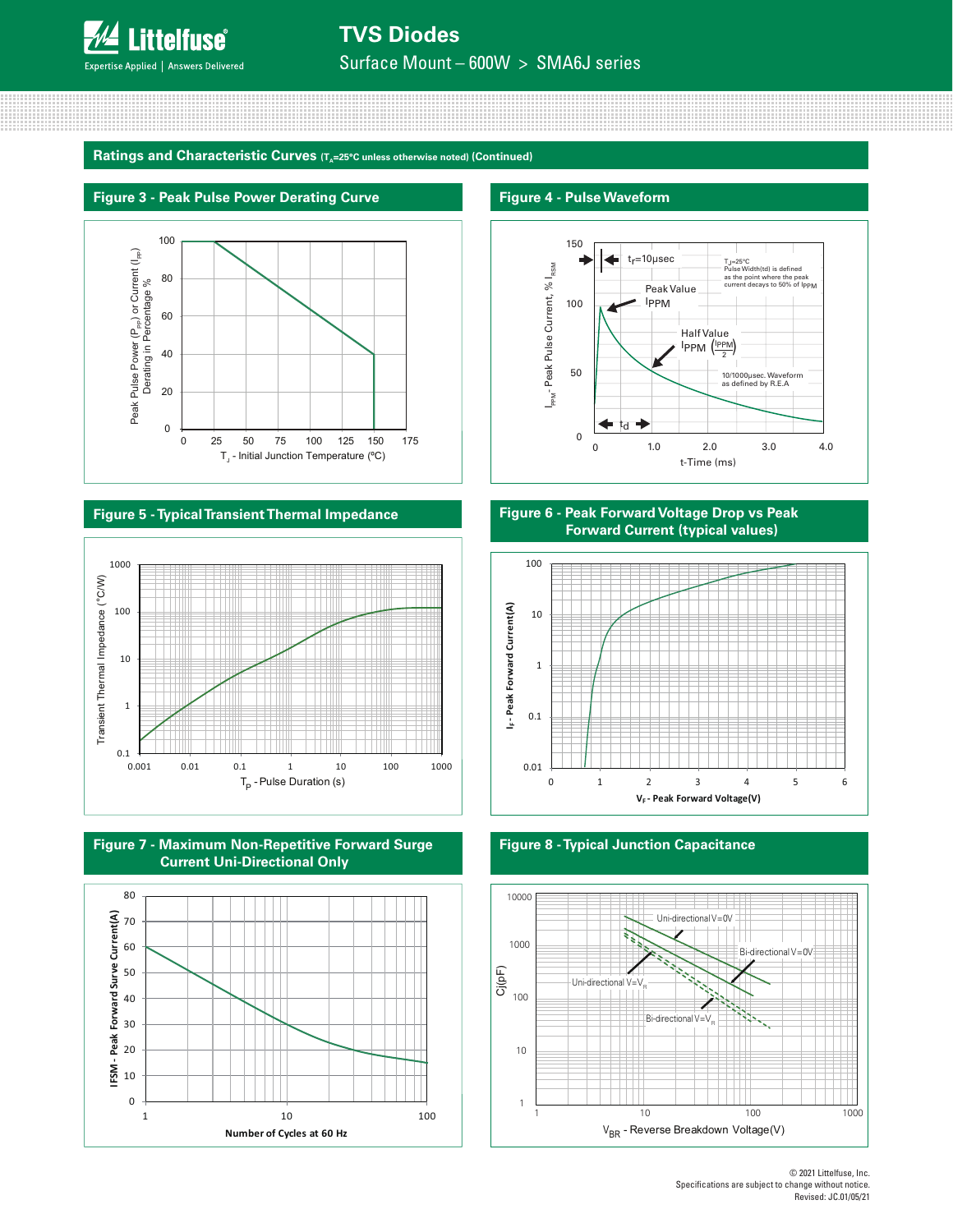# **Soldering Parameters**

| <b>Reflow Condition</b>                          | Lead-free assembly                             |                    |  |
|--------------------------------------------------|------------------------------------------------|--------------------|--|
|                                                  | - Temperature Min (T <sub>s(min</sub> )        | $150^{\circ}$ C    |  |
| <b>Pre Heat</b>                                  | - Temperature Max $(T_{s(max)})$               | $200^{\circ}$ C    |  |
|                                                  | - Time (min to max) $(t_$ )                    | $60 - 120$ secs    |  |
| Average ramp up rate (Liquidus Temp (T,) to peak | 3°C/second max                                 |                    |  |
| $T_{S(max)}$ to $T_{L}$ - Ramp-up Rate           | 3°C/second max                                 |                    |  |
| <b>Reflow</b>                                    | - Temperature (T,) (Liquidus)                  | $217^{\circ}$ C    |  |
|                                                  | -Time (min to max) $(ti)$                      | $60 - 150$ seconds |  |
| Peak Temperature (T <sub>a</sub> )               | $260+0/5$ °C                                   |                    |  |
|                                                  | Time within 5°C of actual peak Temperature (t) | 30 seconds max     |  |
| <b>Ramp-down Rate</b>                            | 6°C/second max                                 |                    |  |
| Time 25°C to peak Temperature (T <sub>a</sub> )  | 8 minutes Max.                                 |                    |  |
| Do not exceed                                    | $260^{\circ}$ C                                |                    |  |



| <b>Physical Specifications</b> |                                                                 |  |  |  |  |
|--------------------------------|-----------------------------------------------------------------|--|--|--|--|
| Weight                         | 0.002 ounce, 0.061 gram                                         |  |  |  |  |
| Case                           | JEDEC DO-214AC Molded Plastic over glass<br>passivated junction |  |  |  |  |
| <b>Polarity</b>                | Color band denotes cathode except Bipolar                       |  |  |  |  |
| <b>Terminal</b>                | Matte Tin-plated leads, Solderable per<br>JESD22-B102           |  |  |  |  |

# **Environmental Specifications**

| <b>High Temp. Storage</b>  | JESD22-A103              |
|----------------------------|--------------------------|
| <b>HTRB</b>                | JESD22-A108              |
| <b>Temperature Cycling</b> | JESD22-A104              |
| <b>MSL</b>                 | JEDEC-J-STD-020, Level 1 |
| H3TRB                      | JESD22-A101              |
| <b>RSH</b>                 | JESD22-A111              |

### **Dimensions**



|                   |            | <b>Inches</b> | <b>Millimeters</b> |            |  |
|-------------------|------------|---------------|--------------------|------------|--|
| <b>Dimensions</b> | <b>Min</b> | <b>Max</b>    | <b>Min</b>         | <b>Max</b> |  |
| A                 | 0.049      | 0.065         | 1.250              | 1.650      |  |
| в                 | 0.157      | 0.181         | 3.990              | 4.600      |  |
| C                 | 0.095      | 0.110         | 2.400              | 2.790      |  |
| D                 | 0.075      | 0.090         | 1.900              | 2.290      |  |
| E                 | 0.030      | 0.060         | 0.780              | 1.520      |  |
| F                 |            | 0.008         |                    | 0.203      |  |
| G                 | 0.189      | 0.208         | 4.800              | 5.280      |  |
| н                 | 0.006      | 0.012         | 0.152              | 0.305      |  |
|                   | 0.070      |               | 1.800              |            |  |
| J                 | 0.082      |               | 2.100              |            |  |
| K                 |            | 0.090         |                    | 2.300      |  |
|                   | 0.082      |               | 2.100              |            |  |